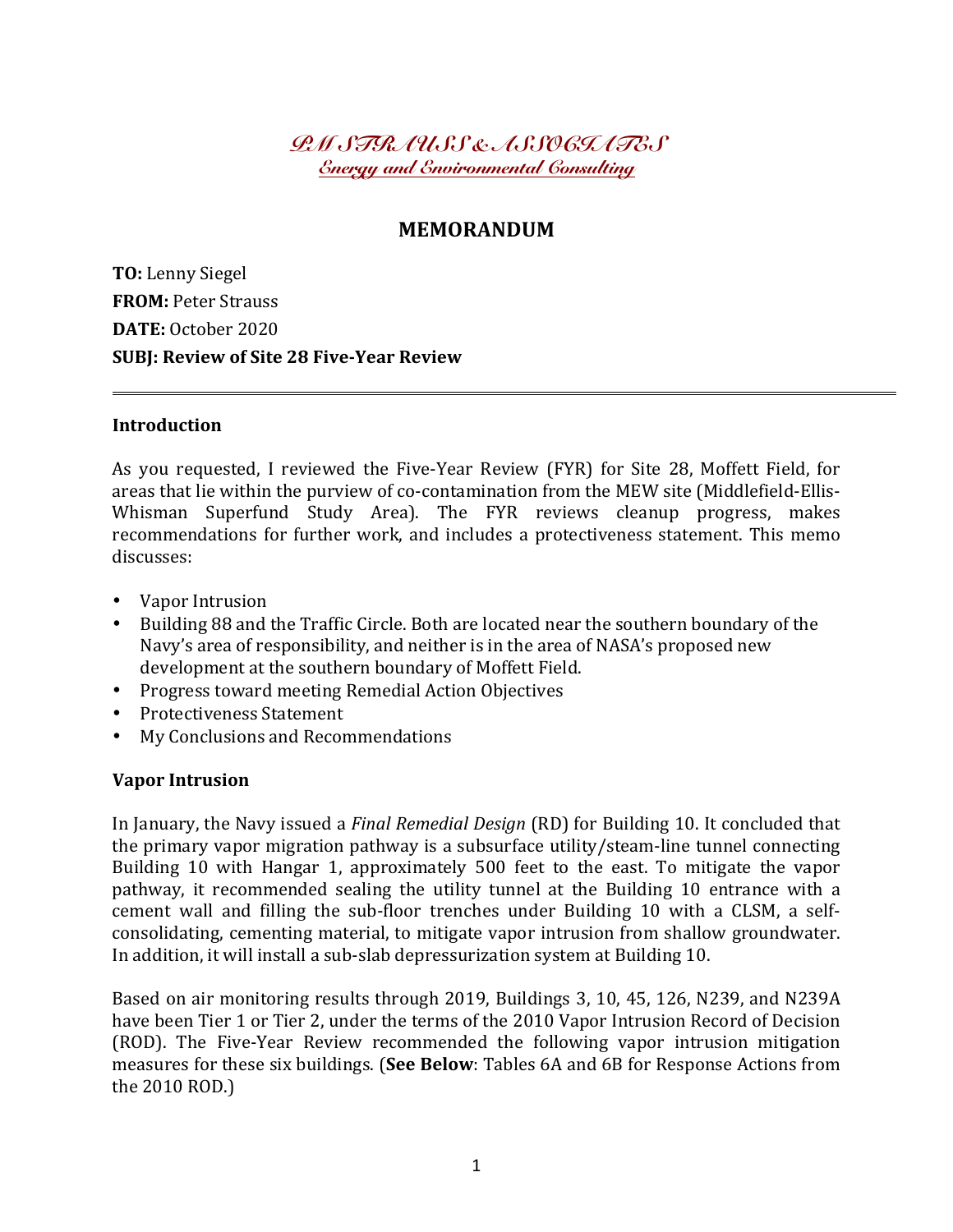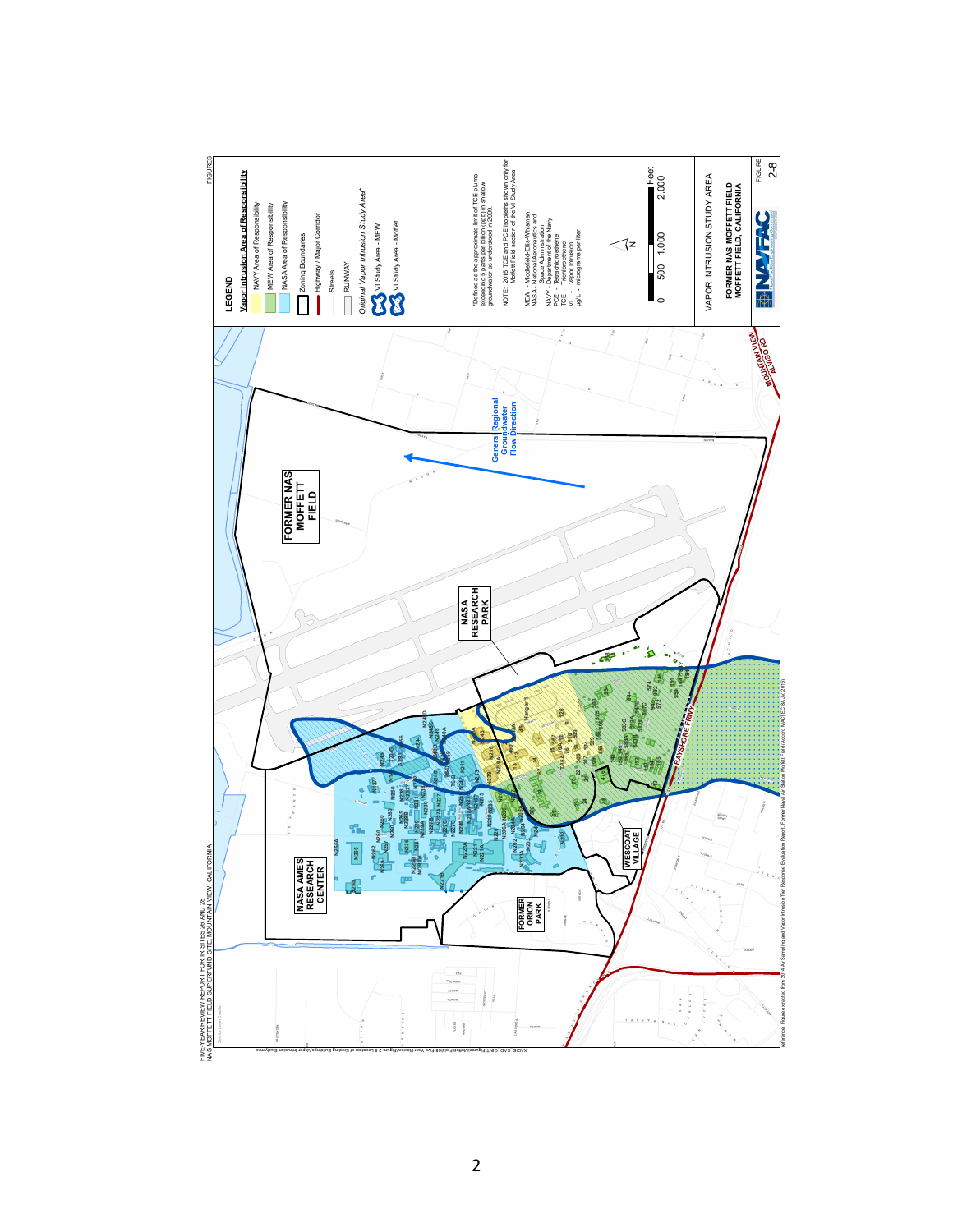**Building 3:** Install sub-floor and sub-slab depressurization systems and conduct confirmation sampling.

**Building 10:** Remove the temporary vapor abatement system and asbestoscontaining materials (ACM), construct a concrete wall, backfill with CLSM, remove the floor drain in Room 103, install a sub-slab depressurization system, and conduct confirmation sampling.

**Building 45:** Install a sub-slab depressurization system and conduct confirmation sampling.

**Building 126:** Install a sub-slab depressurization system and conduct confirmation sampling.

**Building N239:** Seal pathways and conduct confirmation sampling.

**Building N239A:** Seal pathways, install passive vents in the exterior walls of Rooms U101 and U102, and conduct confirmation sampling.

All remaining 17 buildings in the vapor intrusion study zone were classified as Tier 3A or 3B. That is, no engineering controls are mandated, but Institutional Controls (ICs) and/or a Long-Term Monitoring Plan is required.

## **Traffic Island and Building 88**

A potential source of PCE (tetrachloroethylene) contamination to groundwater was discovered in the former Building 88 footprint, associated sewer lines, and the adjacent Traffic Island Area. The source consists of PCE in saturated soils and potentially as DNAPL (Dense Non-Aqueous Phase Liquid). In an effort to optimize the remedy, the Navy conducted a pilot test in 2010 to address contamination at the former Building 88, associated sewer lines, and Traffic Island Area. A supplemental investigation conducted in 2014 by the Navy confirmed the presence of residual DNAPL—PCE and trichloroethylene (TCE) in the lower portion of the A aquifer, with volatile organic compound  $(VOC)$ concentrations above their cleanup level in the deeper B2 aquifer beneath the Traffic Island Area. The Navy completed a Combined Enhanced Anaerobic Bioremediation/In Situ Chemical Reduction Treatability Study for the Traffic Island Area at Site 28.

The Study recommended two actions: (1) PCE DNAPL removal by limited soil excavation to treat the affected vadose zone and the upper A aquifer and installation of an extraction well within the excavation footprint for further source area reduction and containment; and  $(2)$ installation of an extraction well screened in the lower A aquifer for source reduction and control.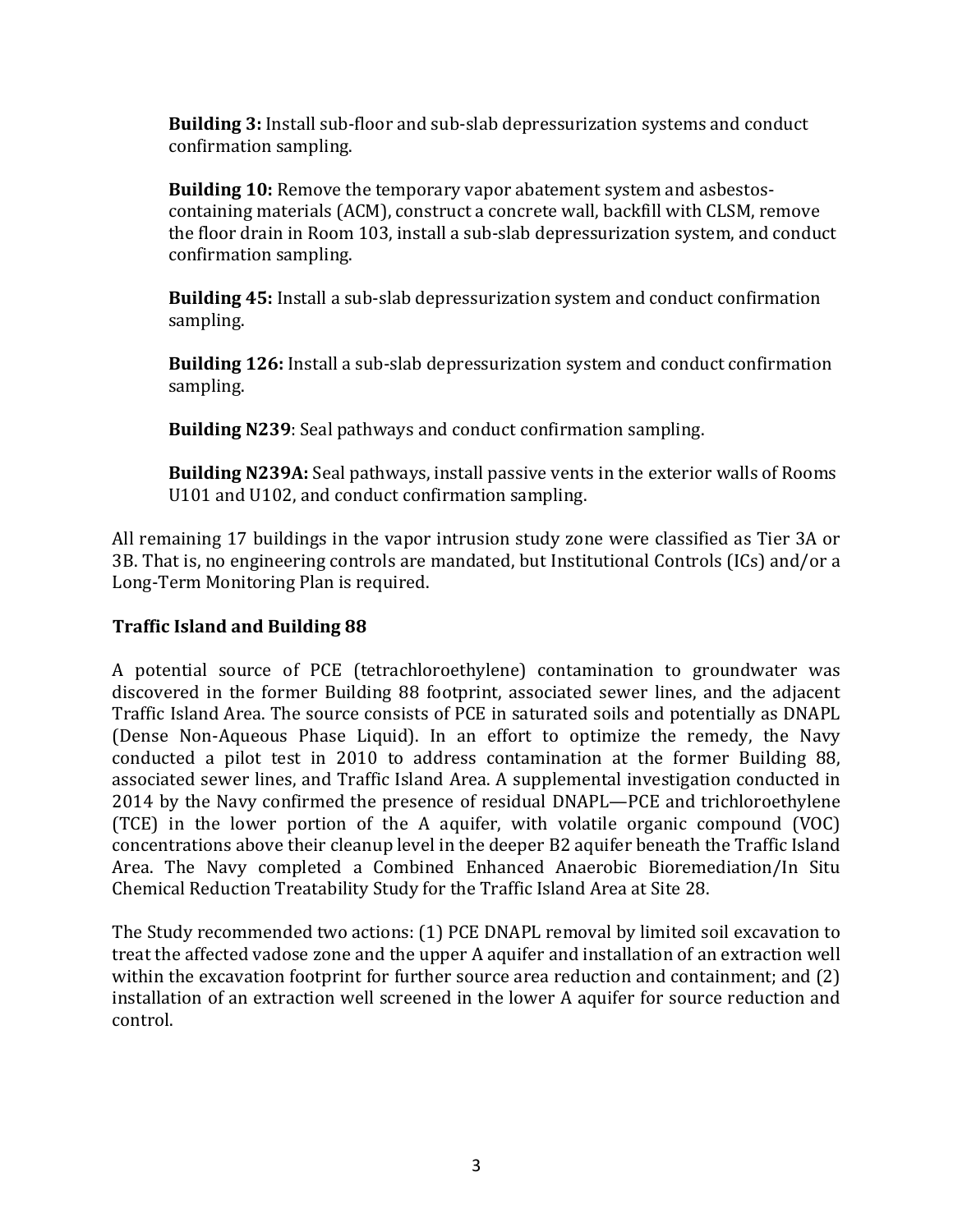### **Progress Toward Meeting RAOs**

In general, the Navy is making some progress toward meeting its Remedial Action Objectives (RAOs). However, the extent of contamination is not currently defined in the B2 aquifer. The Navy is evaluating installation of additional monitoring wells to define the extent of contamination in the lower aquifer as well as performing treatability studies to reduce contaminant mass in the B2 aquifer.

Long-term vapor intrusion control measures will be implemented at Buildings 3, 10, 45, 126, N239, and N239A pursuant to the tiered system established in the 2010 MEW ROD Amendment. 

However, I note that the Navy is silent on meeting the following RAO from the Vapor Intrusion ROD Amendment:

To accelerate the reduction of the source of vapor intrusion (i.e., Site contaminants in shallow groundwater and soil gas) to levels that are protective of current and future building occupants, such that the need for a vapor intrusion remedy would be minimized or no longer be necessary.

Rather, if defers action until EPA completes its Supplemental Site-wide Groundwater Feasibility Study (FS), and the 1989 MEW ROD (which was adopted by the Navy for this area) is modified by an Amendment to that ROD.

#### **Protectiveness Statement**

The remedy at Site 28 is protective of human health and the environment in the short-term because interim vapor intrusion mitigation measures have been implemented to achieve indoor air cleanup levels at buildings where they are required and the groundwater remedy continues to operate to control sources and clean up groundwater.

However, to ensure that the Site 28 remedy is protective in the long-term, the Navy will implement the long-term vapor intrusion control remedial measures at Buildings 3, 10, 45, 126, N239, and N239A and implement additional groundwater source control measures by excavating soil in the Traffic Island Area and source control extraction wells to address TCE and PCE contamination in the upper A, lower A, and B2 aquifer zones.

### **Conclusions and Recommendation**

The activities proposed to address shallow groundwater contamination for Building 88 and the Traffic Island Area suggest that the remediation of shallow soil and groundwater is not going to be a problem in this area. However, for other areas where there is the potential for vapor intrusion, there is no mention of reducing shallow contamination to eliminate the need for long-term vapor intrusion mitigation.

I recommend that this be brought up as a topic at the next Restoration Advisory Board meeting, and that a request be made to the Navy and EPA to explain whether further measures are required to reduce shallow contamination so long-term vapor intrusion mitigation is no longer required. Since EPA is drafting the Feasibility and Proposed Plan for Shallow Groundwater, it may have an answer to this question that differs from the Navy's analysis.